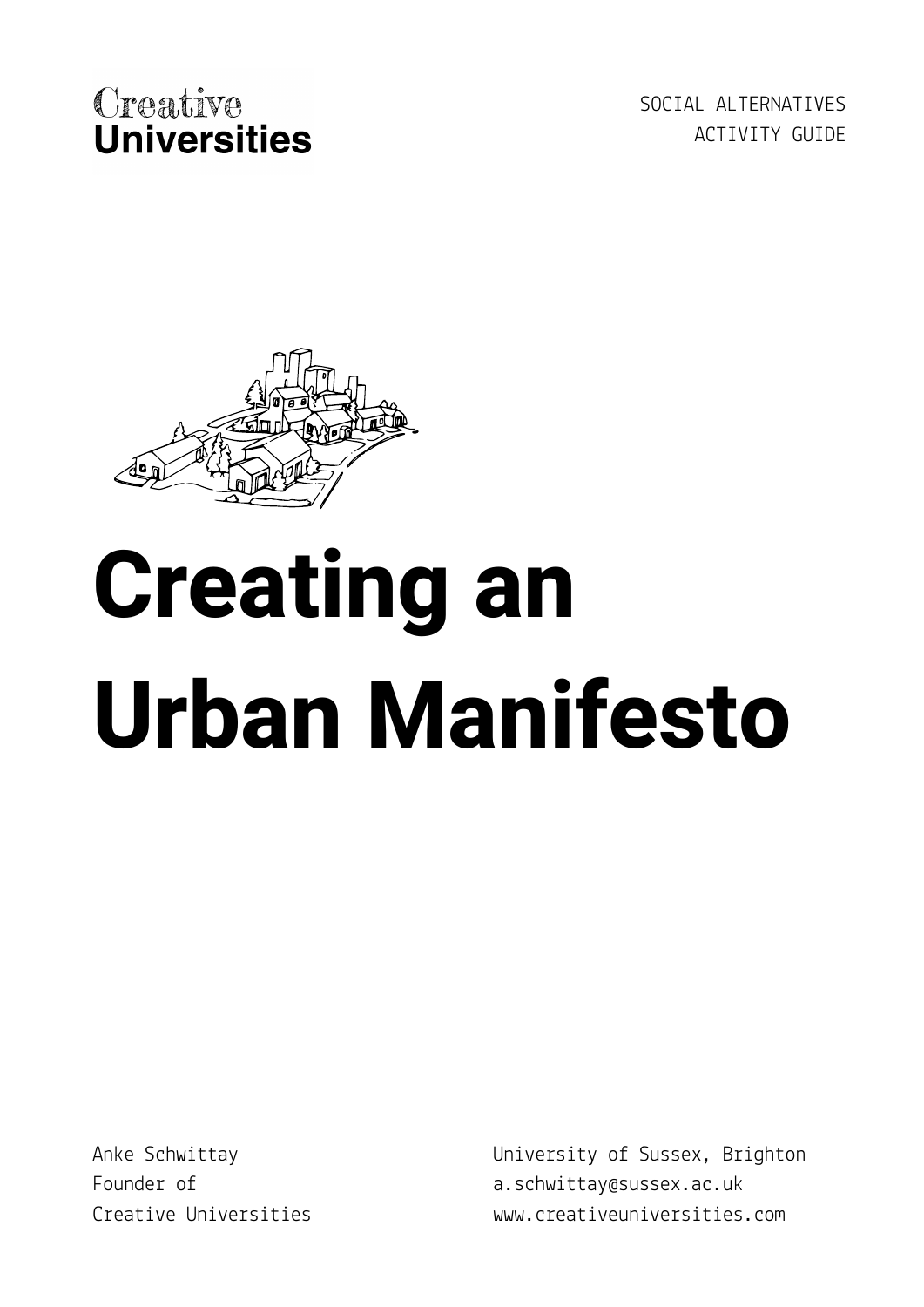## **AIM OF ACTIVITY**

In this activity, students apply their theoretical learning about rights to the city and their own experiences of living in a city (Brighton for most Sussex students at that point) to create a manifesto for how to make Brighton more equitable, plural and sustain-able. This activity encourages learning by doing - instead of students discussing in the abstract how cities could be transformed, they work through how this could happen in the specific case of Brighton.

I use this activity during a three hour workshop at the beginning of a final undergraduate module on Urban Futures. It can be used in any course where students learn about urban issues, such as geography, anthropology, international development, sociology and others.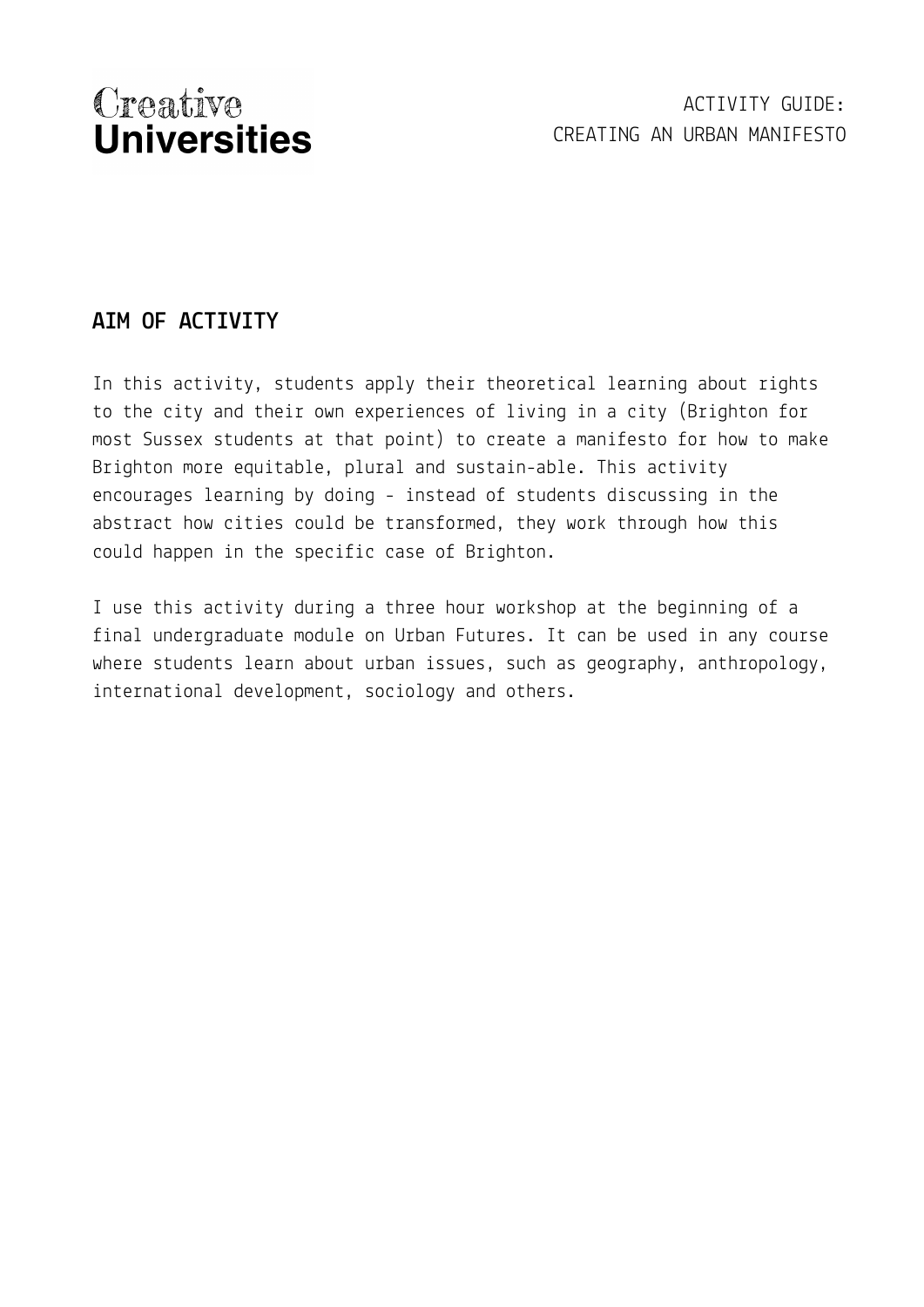#### **ACTIVITY OUTLINE**

#### **1. Becoming a reflective urban dweller (pre-activity)**

I set this task the week before the urban manifesto workshop. For that week, I asked students to pay more attention to their daily routines, travels and interactions in Brighton and how they felt about certain places, what they like/dislike about the city etc. I also asked them to create an artefact that would reflect their lives in the city. This could be a found or built object, a photo or picture, a short creative piece of writing, a doodle, a map or anything else creative.

The second time I was teaching this module, it was remotely during the COVID-pandemic. I adjusted the exercise to allow students to reflect on the changes their lives had undergone and to reminisce or mourn, if they wanted to. I invited students to remember what their lives in Brighton were like before COVID, the routines, rituals and encounters that had shaped their daily rhythms.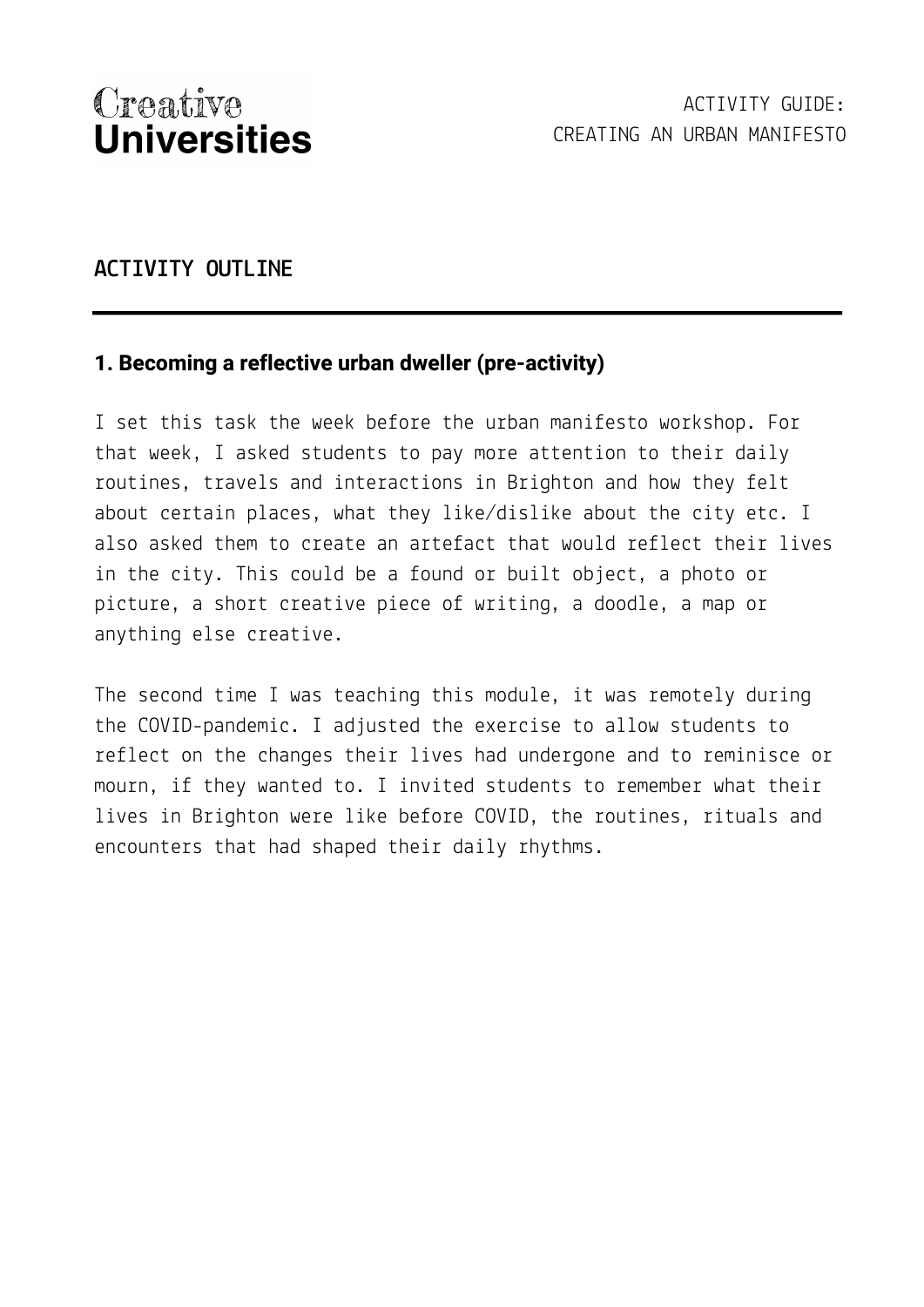#### **ACTIVITY OUTLINE**

#### **2. Explain: What is a manifesto?**

At the beginning of the workshop, I briefly explained manifestos as statement of ideals and intentions, setting out beliefs, aims, policies and visions. The aim of manifestos is to make your readers feel something, such as hope, excitement and curiosity, and ideally wanting to join you in making your vision a reality. Manifestos are emotive artefacts, so thinking about how ideas are represented is also important. I also shared three (urban) manifesto examples with students to give them an idea of what manifestos can look like.

If time permits, a short group discussions of students' own encounters with manifestos could follow.

#### **3. Introduce yourself as an urban dweller to your co-creators**

I randomly selected students into groups of 3 or 4 for the manifesto activity and asked them to introduce themselves to their fellow group members by way of their artefacts.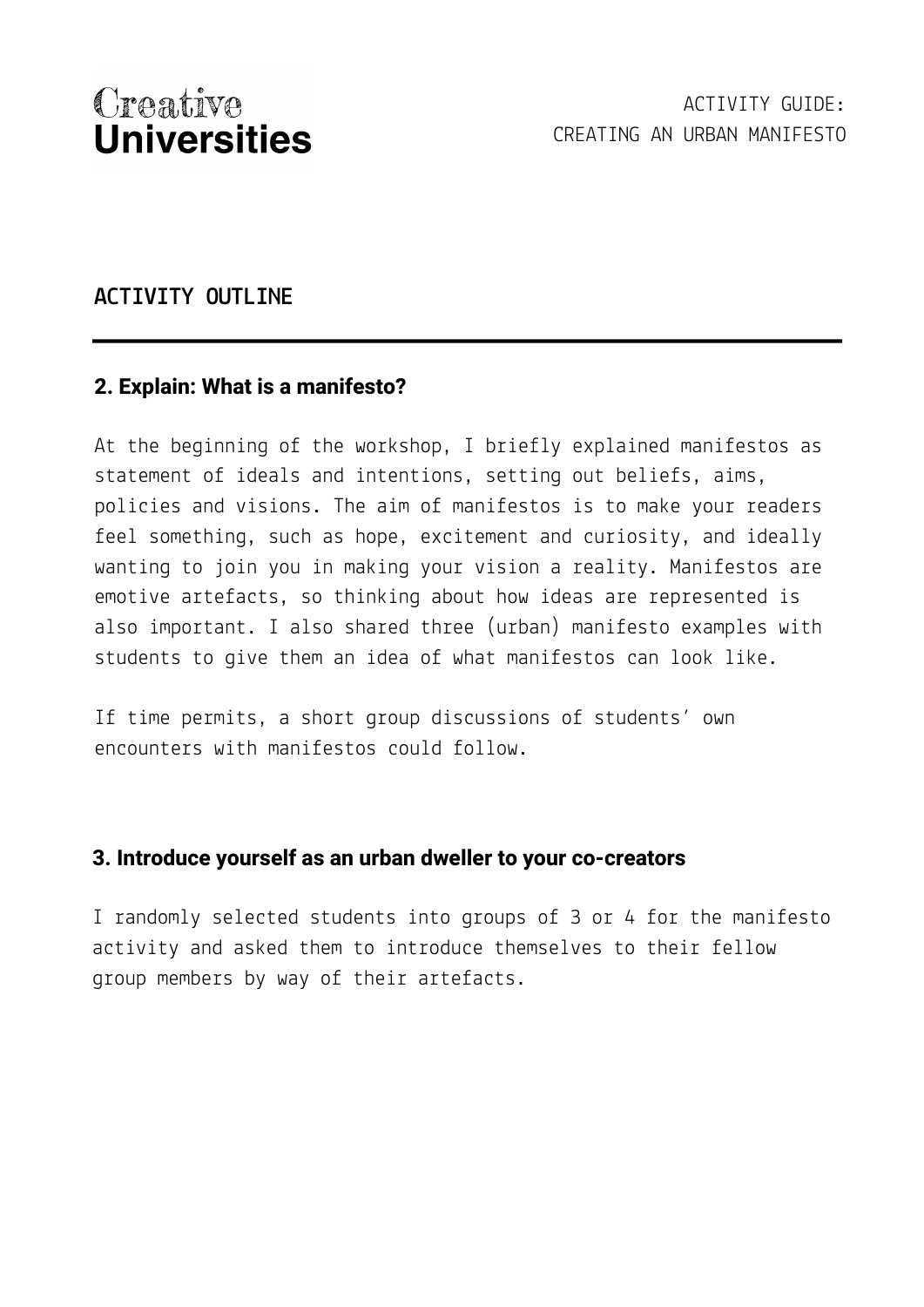#### **ACTIVITY OUTLINE**

#### **4. Create Your Manifesto**

I gave students a template as a starting point for their manifesto and asked them to incorporate what they have learned in the readings and class discussions about what makes a good and equitable city. I also asked them to bring in their own experiences of living in Brighton and to draw on ideas from the policy document.

- **We believe -** what are some fundamental principles you believe are important for Brighton as a livable city?
- **We envision -** here articulate your vision for how life in Brighton could be made more equitable and inclusive
- **We are committed to -** what actions do you suggest to take and how will you motivate the readers of your manifesto to join yo**u?**

During in-class teaching, I gave each group a sheet of paper, in a color of their choice, on which they had to create their manifesto. This showed my expectation that they would produce a physical manifestation of their discussions.

#### **5. Debrief and Gallery Walk**

During in-person teaching, I finished the activity with a gallery walk where students placed their manifestos and artefacts on their tables. Student then took turns to visit each other's tables, explain their creations and answer questions. In on-line teaching, the manifestos were shared on a padlet.